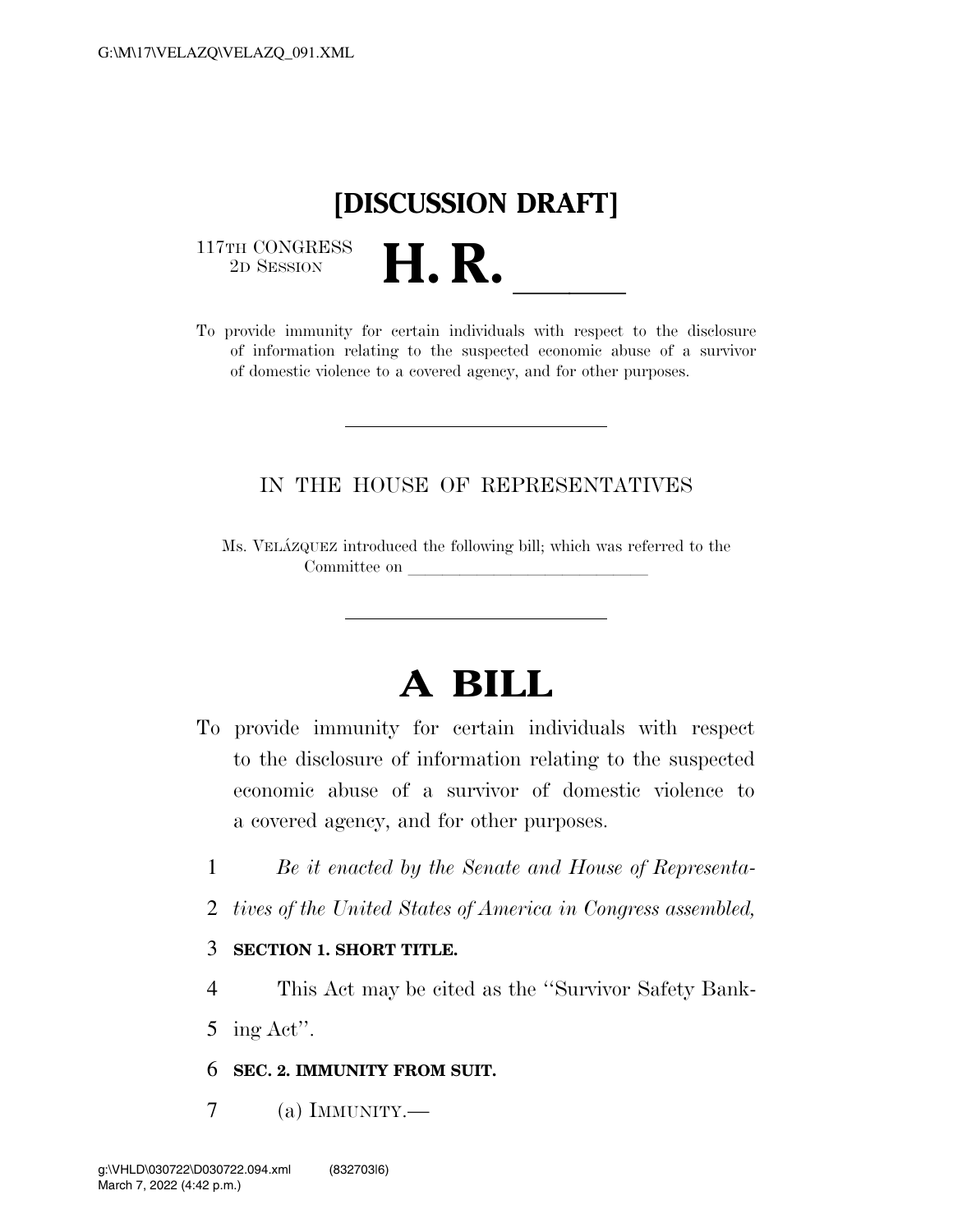| $\mathbf{1}$   | (1) IMMUNITY FOR INDIVIDUAL.—An individual              |
|----------------|---------------------------------------------------------|
| $\overline{2}$ | who has received qualified training from a covered      |
| 3              | financial institution shall not be held liable, in any  |
| $\overline{4}$ | civil or administrative proceeding, for disclosing to a |
| 5              | covered agency the suspected economic abuse of a        |
| 6              | survivor of domestic violence to a covered agency if    |
| 7              | the individual, at the time of the disclosure—          |
| 8              | $(A)$ served as a supervisor or in a compli-            |
| 9              | ance or legal function (including as a Bank Se-         |
| 10             | erecy Act officer) for, or, in the case of a reg-       |
| 11             | istered representative, investment adviser rep-         |
| 12             | resentative, or insurance producer, was affili-         |
| 13             | ated or associated with, a covered financial in-        |
| 14             | stitution; and                                          |
| 15             | (B) disclosed the information relating to               |
| 16             | the suspected economic abuse of a customer or           |
| 17             | potential customer to the covered agency—               |
| 18             | (i) in good faith; and                                  |
| 19             | (ii) with reasonable care.                              |
| 20             | (2) IMMUNITY FOR COVERED FINANCIAL INSTI-               |
| 21             | TUTIONS.—A covered financial institution may not        |
| 22             | be liable in any civil or administrative proceeding,    |
| 23             | for a disclosure made by an individual described in     |
| 24             | subsection (a) above if—                                |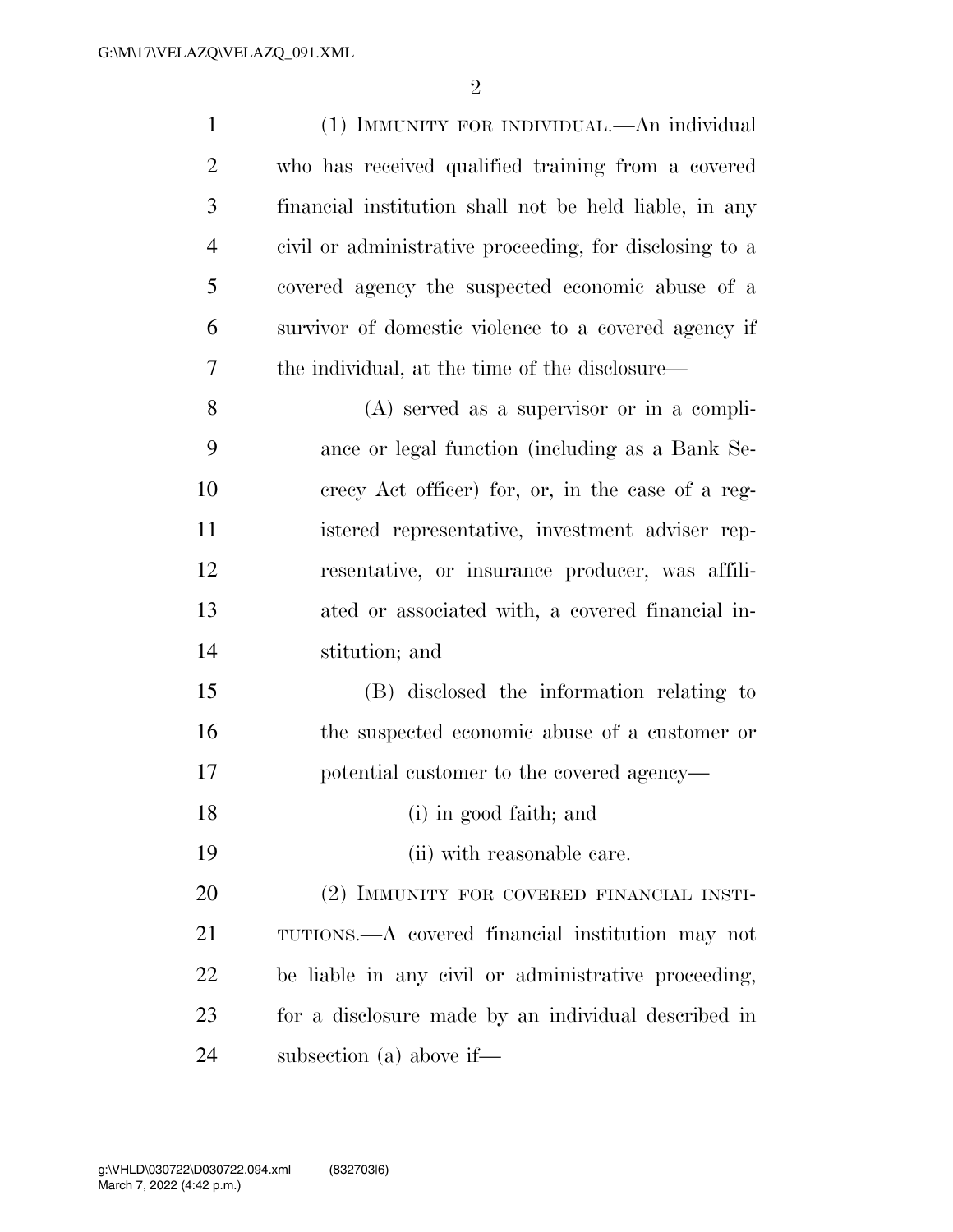| $\mathbf{1}$   | $(A)$ the individual was employed by, or, in             |
|----------------|----------------------------------------------------------|
| $\overline{2}$ | the case of a registered representative, insur-          |
| 3              | ance producer, or investment adviser represent-          |
| $\overline{4}$ | ative, affiliated or associated with, the covered        |
| 5              | financial institution at the time of the disclo-         |
| 6              | sure; and                                                |
| 7              | (B) before the time of the disclosure, each              |
| 8              | individual described in paragraph (1) above, re-         |
| 9              | ceived the training described in subsection (b).         |
| 10             | (b) TRAINING.—                                           |
| 11             | $(1)$ In GENERAL.—A covered financial institu-           |
| 12             | tion or third party selected by a covered financial in-  |
| 13             | stitution, may provide qualified training described in   |
| 14             | this section to any officer, employee, registered rep-   |
| 15             | resentative, insurer, or investment adviser represent-   |
| 16             | ative that is affiliated or associated with, the covered |
| 17             | financial institution who-                               |
| 18             | (A) may come into contact with customers                 |
| 19             | or potential customers as a regular part of the          |
| 20             | professional duties of the individual;                   |
| 21             | (B) may review or approve the financial                  |
| 22             | documents, records, or transactions of a cus-            |
| 23             | tomer;                                                   |
| 24             | $(C)$ is in a supervisory role, in a compli-             |
| 25             | ance or legal role; or                                   |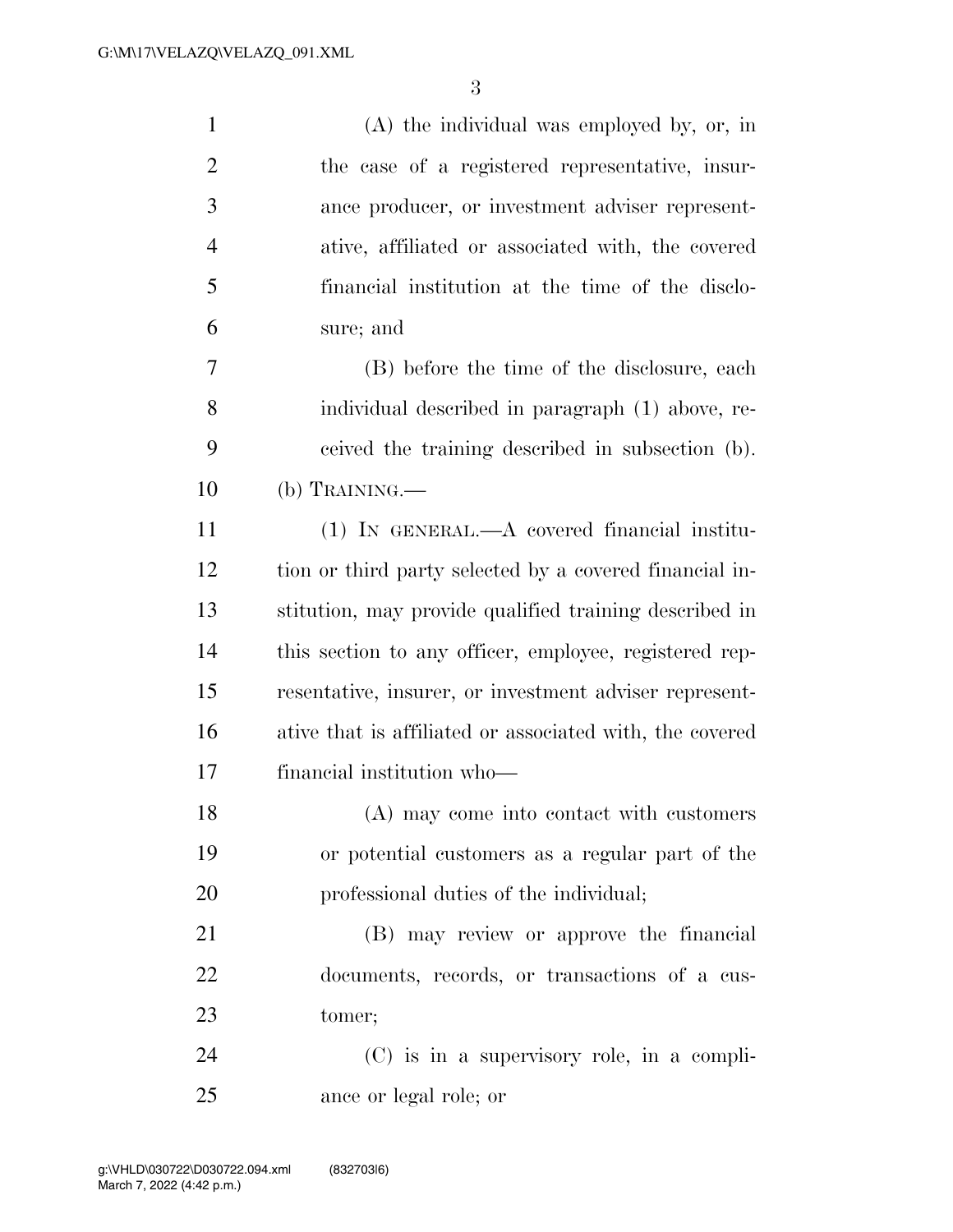(D) in the case of a registered representa-2 tive, investment adviser representative, or insur- ance producer, is affiliated or associated with, the covered financial institution.

 (2) CONTENTS OF TRAINING.—Any qualified training offered by a covered financial institution shall—

 (A) be maintained by the covered financial institution and made available to a covered agency with examination authority over the cov- ered financial institution, upon request, except that a covered financial institution shall not be required to maintain or make available such content with respect to any individual who is no longer employed by, or affiliated or associated with, the covered financial institution;

 (B) instruct any individual attending the training on how to identify and report the sus- pected economic abuse of a survivor of domestic violence internally and, as appropriate, to cov- ered agencies including common signs that indi- cate an individual that has been or is being sub-jected to domestic violence or economic abuse;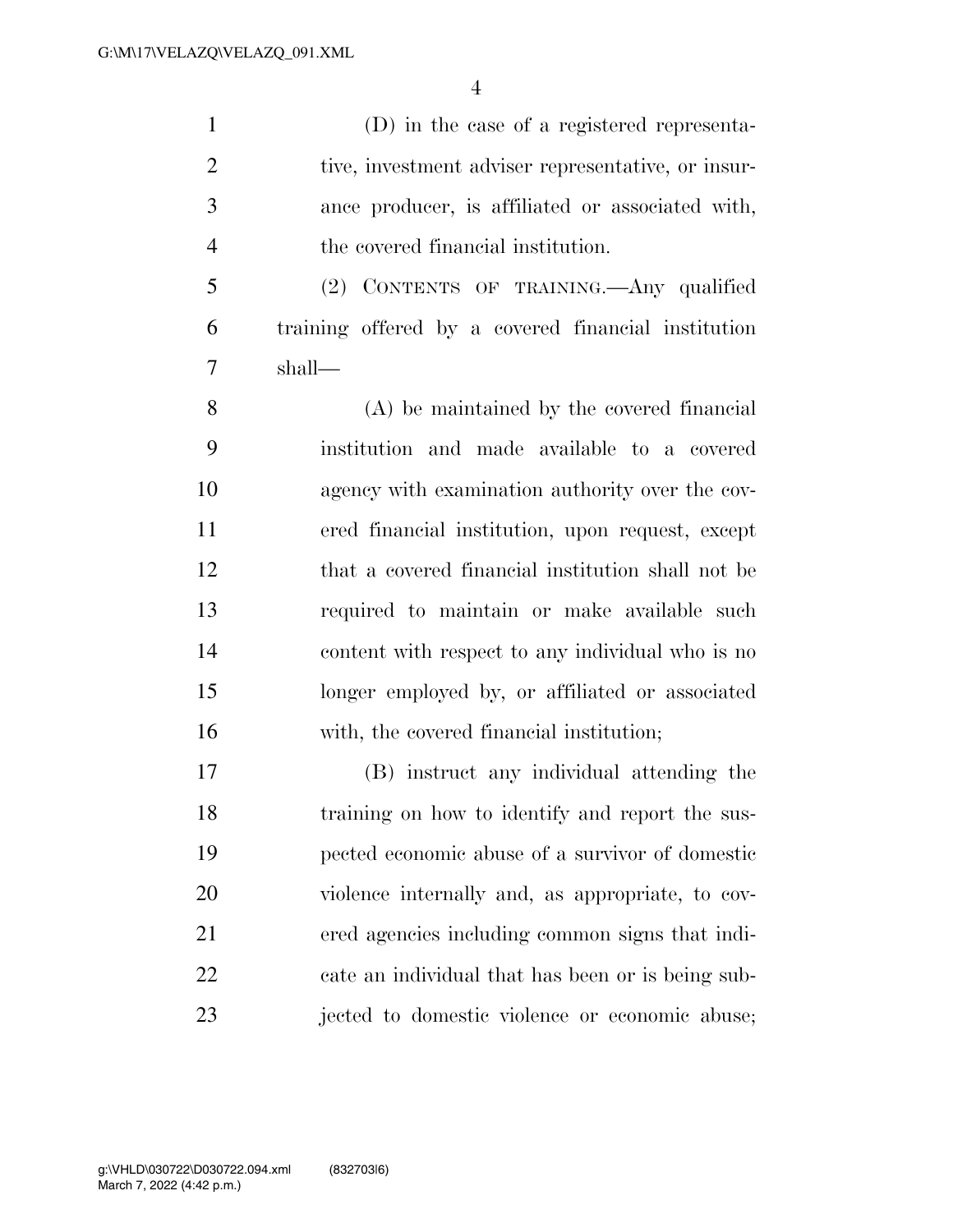| $\mathbf{1}$   | (C) discuss the need to protect the privacy        |
|----------------|----------------------------------------------------|
| $\overline{2}$ | and respect the integrity of each individual cus-  |
| 3              | tomer of the covered financial institution;        |
| $\overline{4}$ | (D) discuss the need to respect the auton-         |
| 5              | omy and agency of each individual customer, in-    |
| 6              | cluding their decision whether or not to inform    |
| 7              | law enforcement of the suspected domestic vio-     |
| 8              | lence or economic abuse; and                       |
| 9              | (E) be appropriate to the job responsibil-         |
| 10             | ities of the individual attending the training.    |
| 11             | (3) TIMING.—The training described in this         |
| 12             | subsection shall be provided—                      |
| 13             | (A) as soon as reasonably practicable; and         |
| 14             | (B) with respect to an individual who be-          |
| 15             | gins employment, or becomes affiliated or asso-    |
| 16             | ciated, with a covered financial institution after |
| 17             | the date of enactment of this Act, not later       |
| 18             | than 1 year after the date on which the indi-      |
| 19             | vidual becomes employed by, or affiliated or as-   |
| 20             | sociated with, the covered financial institution   |
| 21             | in a position described subsection $(a)(1)$ .      |
| 22             | (4) TRAINING RECORDS.—                             |
| 23             | (A) IN GENERAL.—A covered financial in-            |
|                |                                                    |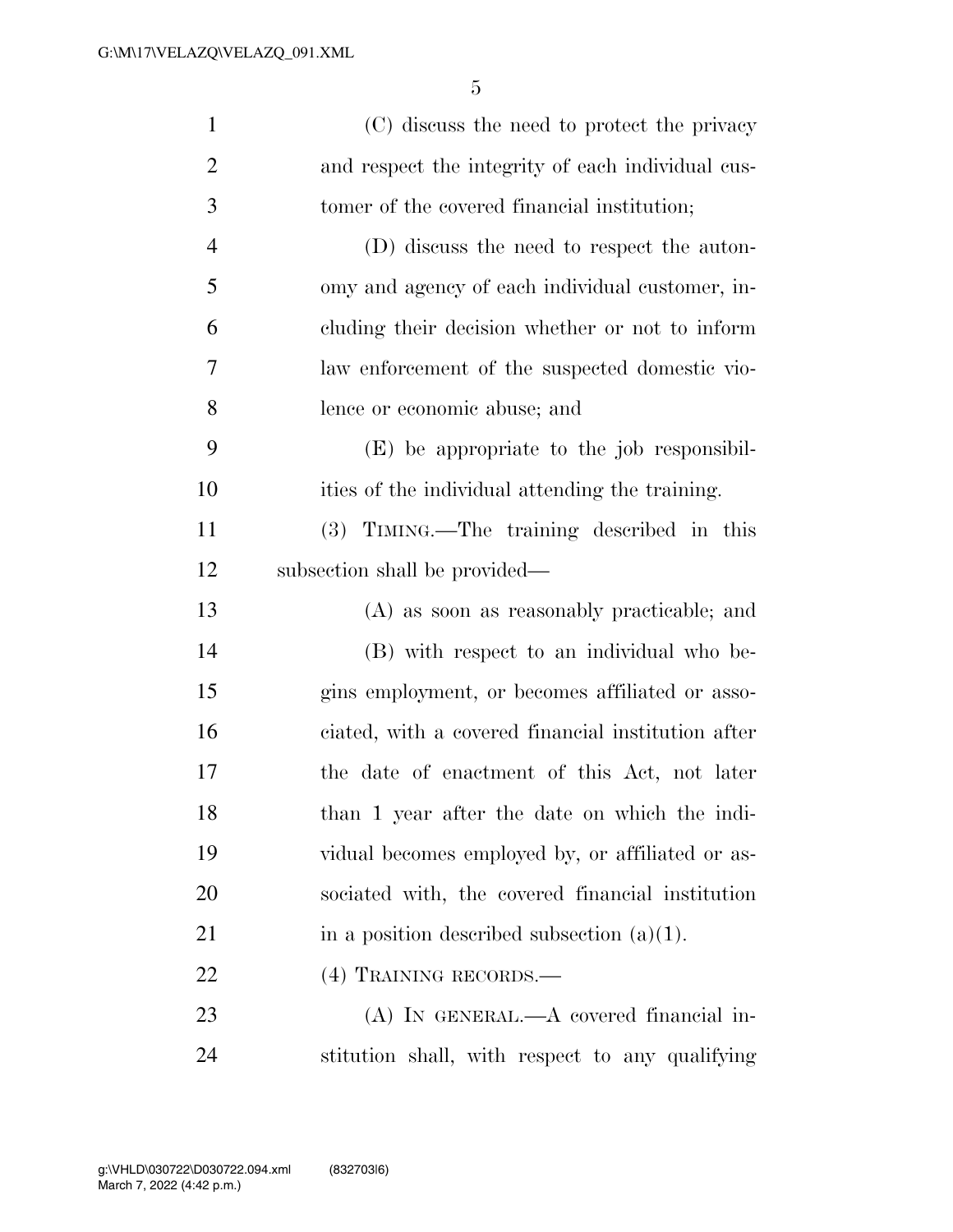| $\mathbf{1}$   | abuse identification training, maintain records                 |
|----------------|-----------------------------------------------------------------|
| $\overline{2}$ | that include—                                                   |
| 3              | (i) a list of all individuals that the                          |
| $\overline{4}$ | covered financial institution has provided                      |
| 5              | qualifying training to; and                                     |
| 6              | (ii) recordings of each qualifying                              |
| 7              | training offered.                                               |
| 8              | (B) REGULATOR REVIEW.—A covered fi-                             |
| 9              | nancial institution shall, upon request, provide                |
| 10             | the records described in this paragraph to any                  |
| 11             | covered agency with examination authority over                  |
| 12             | the covered financial institution.                              |
| 13             | (c) RULE OF CONSTRUCTION.—Nothing in this sec-                  |
| 14             | tion shall be construed to limit the liability of an individual |
| 15             | or a covered financial institution in a civil action for any    |
| 16             | act, omission, or fraud that is not a disclosure described      |
| 17             | in subsection (a).                                              |
| 18             | SEC. 3. REPORTS.                                                |
| 19             | The Secretary of the Treasury, acting through the               |
| 20             | Financial Crimes Enforcement Network, shall not later           |
| 21             | than 1 year after the date of the enactment of this Act         |
| 22             | and each year thereafter, submit a report to the Banking,       |
| 23             | Housing, and Urban Affairs Committee of the Senate and          |
|                |                                                                 |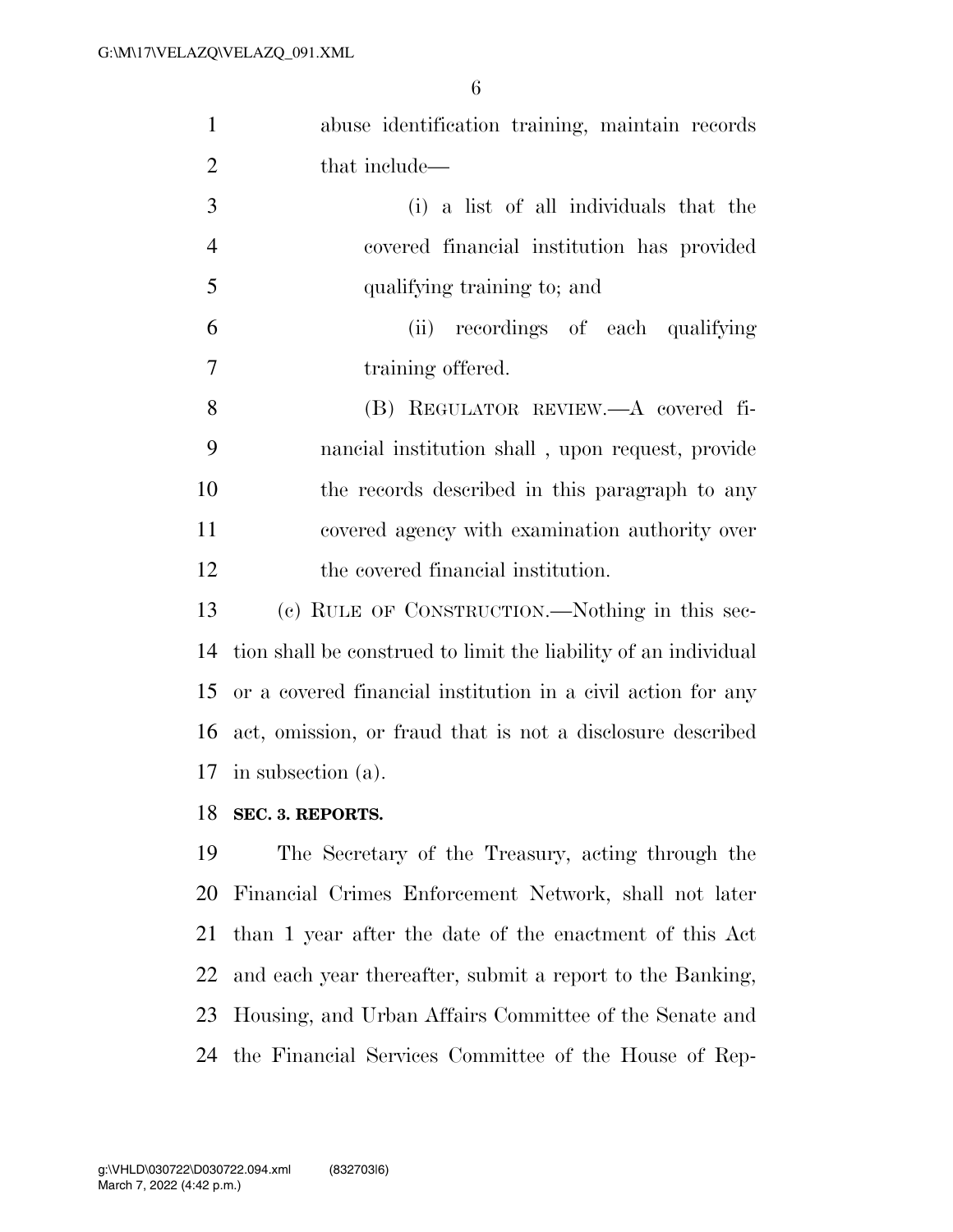resentatives based on information received from financial institutions under this Act that contains—

 (1) appropriate statistical information and a full and substantive analysis of customers and po- tential customers of covered financial institutions who are a survivor of domestic violence or economic abuse;

 (2) a summary of recent trends and innovations that have impacted the landscape for customers and potential customers of covered financial institutions who are a survivor of domestic violence or economic abuse;

 (3) a summary of regulatory initiatives that have concentrated on individuals who are survivors of domestic violence or economic abuse as well as in- dustry practices related to survivors of domestic vio-lence or economic abuse;

 (4) key observations, best practices, and areas needing improvement, involving individuals who are survivors of domestic violence or economic abuse identified during examinations, enforcement actions, 22 and investor education outreach;

 (5) a summary of the most serious financial issues encountered by survivors of domestic violence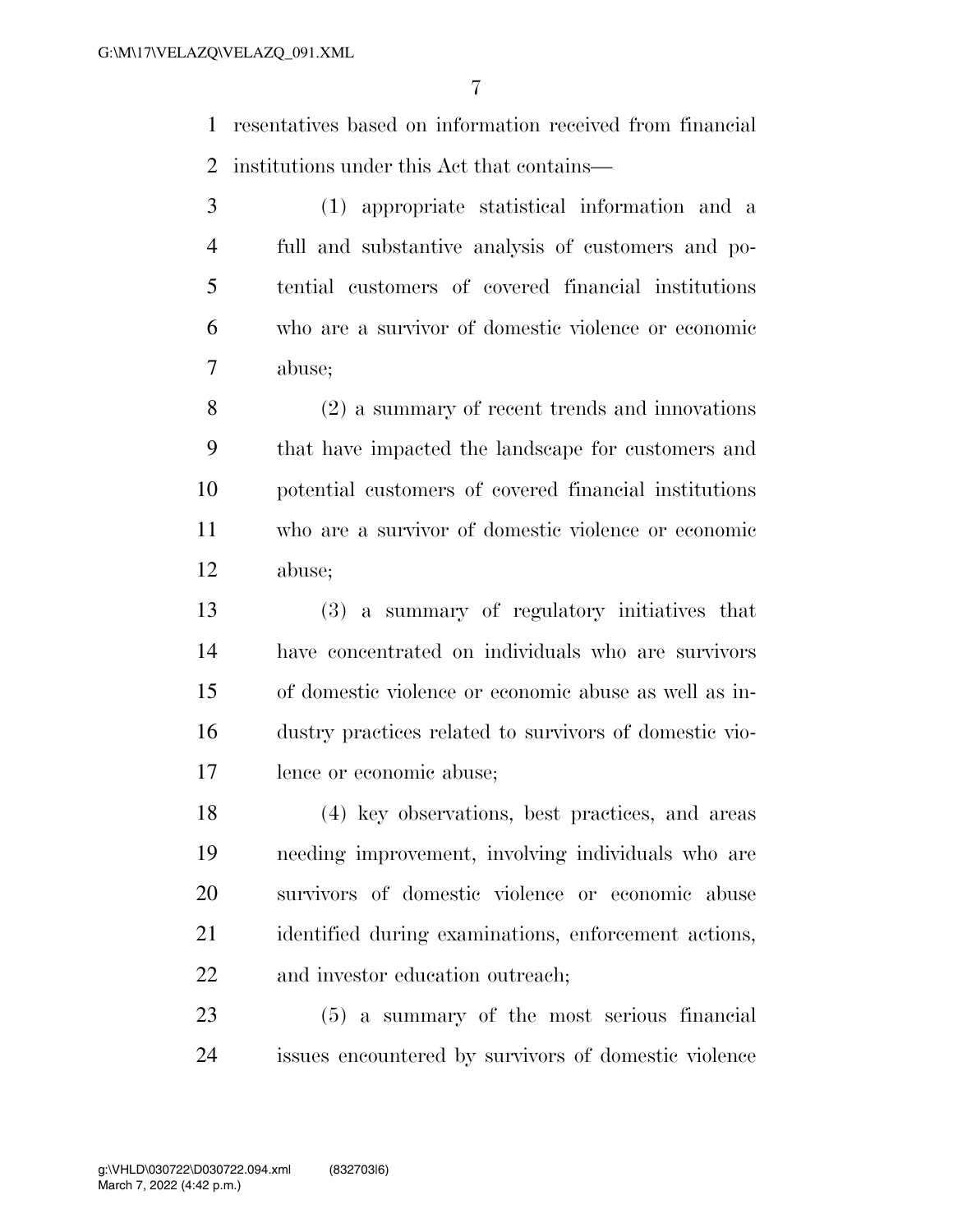| or economic abuse, including issues involving finan- |
|------------------------------------------------------|
| cial products and services;                          |

 (6) an analysis with respect to existing policies and procedures of covered financial institutions with respect to customers and potential customers who are survivors of domestic violence or economic abuse and whether these policies and procedures need to be further developed or refined;

 (7) recommendations for changes to the regula-tions, guidance, and orders of covered agencies;

 (8) such legislative actions as may be appro- priate to resolve problems encountered by survivors of domestic violence or economic abuse; and

 (9) any other information, as determined appro- priate by the Director of the Financial Crimes En-forcement Network.

## **SEC. 4. RELATIONSHIP TO STATE LAW.**

 Nothing in this Act shall be construed to preempt or limit any provision of State law, except to the extent that section 2 provides a greater level of protection against li- ability to an individual or covered financial institution de-scribed in such section than is provided under State law.

## **SEC. 5. DEFINITIONS.**

In this Act: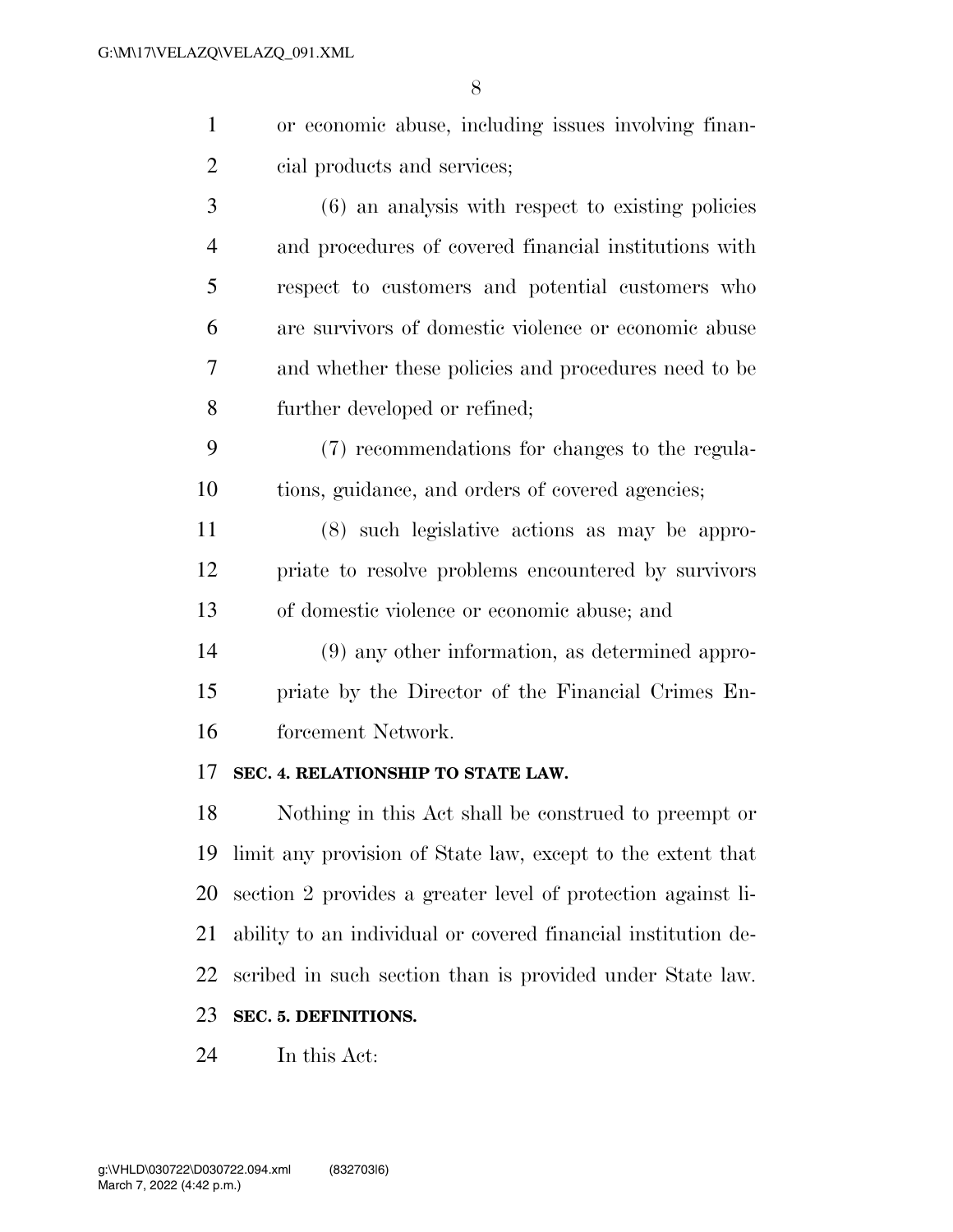| $\mathbf{1}$   | (1) DOMESTIC VIOLENCE.—The term "domestic              |
|----------------|--------------------------------------------------------|
| $\overline{2}$ | violence" means a pattern of behavior involving the    |
| 3              | use or attempted use of physical, sexual, verbal, psy- |
| 4              | chological, economic, or technological abuse or any    |
| 5              | other coercive behavior committed, enabled, or solic-  |
| 6              | ited to gain or maintain power and control over a      |
| 7              | survivor by a person who—                              |
| 8              | $(A)$ is a current or former partner or                |
| 9              | spouse or dating partner of the survivor, or           |
| 10             | other person similarly situated to a spouse of         |
| 11             | the survivor;                                          |
| 12             | (B) is cohabitating with or has cohabitated            |
| 13             | with the survivor as a spouse or dating partner;       |
| 14             | (C) shares a child in common with the sur-             |
| 15             | vivor;                                                 |
| 16             | (D) is an adult family member of the sur-              |
| 17             | vivor;                                                 |
| 18             | (E) is an adult family member of, or paid              |
| 19             | or nonpaid caregiver in an ongoing relationship        |
| 20             | of trust with, a survivor aged 50 or older or an       |
| 21             | adult survivor with disabilities; and                  |
| 22             | (F) commits acts against a youth or adult              |
| 23             | survivor who is protected from those acts under        |
| 24             | the family or domestic violence laws of the ju-        |
| 25             | risdiction.                                            |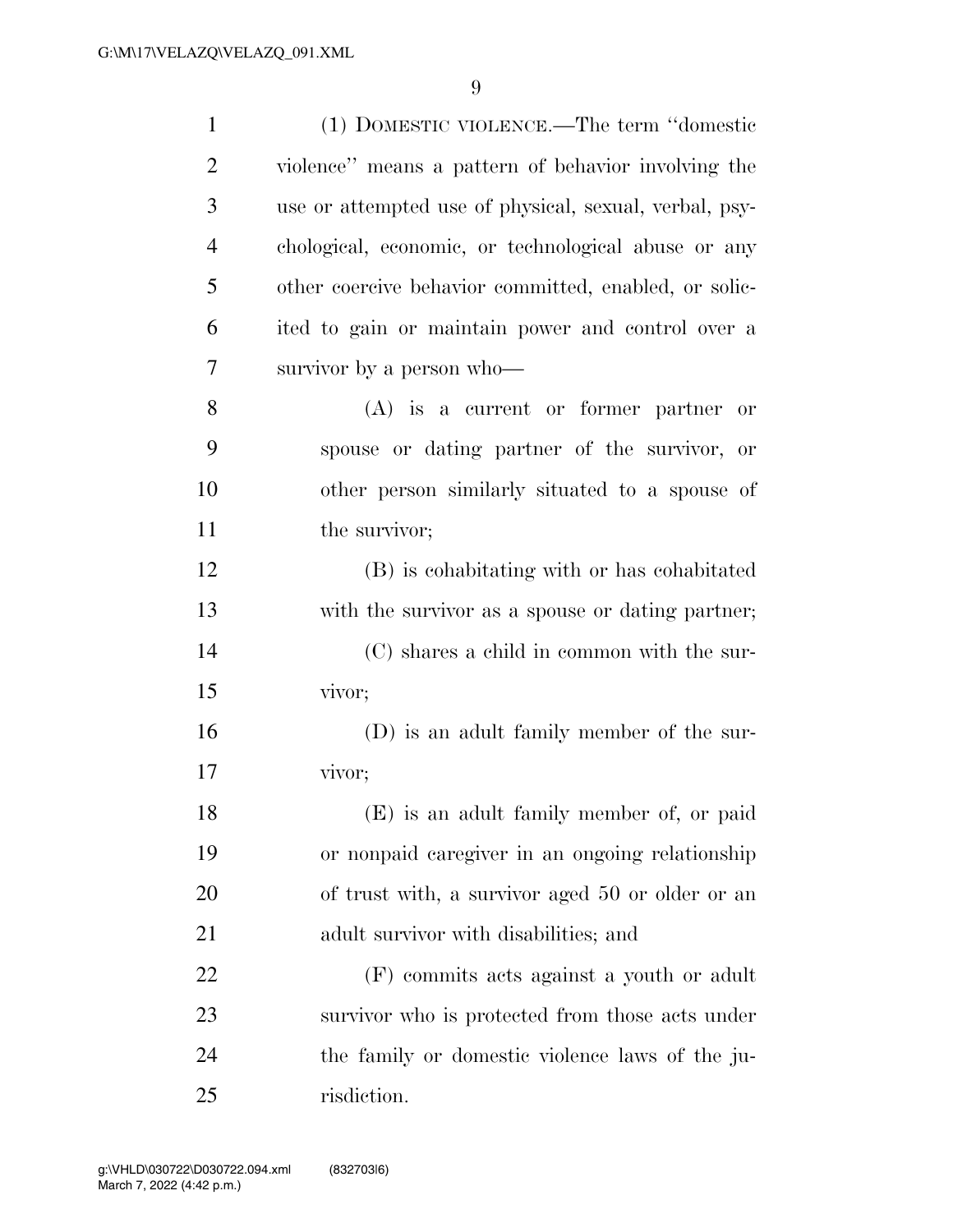| $\mathbf{1}$   | (2) ECONOMIC ABUSE.—The term "economic                |
|----------------|-------------------------------------------------------|
| $\overline{2}$ | abuse" means behavior that is coercive, deceptive, or |
| 3              | unreasonably controls or restrains a person's ability |
| $\overline{4}$ | to acquire, use, or maintain economic resources to    |
| 5              | which they are entitled, including using coercion,    |
| 6              | fraud, or manipulation, to-                           |
| 7              | $(A)$ restrict a person's access to money, as-        |
| 8              | sets, credit, or financial information;               |
| 9              | (B) unfairly use a person's personal eco-             |
| 10             | nomic resources, including money, assets, and         |
| 11             | credit, for one's own advantage;                      |
| 12             | (C) exert undue influence over a person's             |
| 13             | financial and economic behavior or decisions,         |
| 14             | including forcing default on joint or other fi-       |
| 15             | nancial obligations;                                  |
| 16             | (D) exploit powers of attorney, guardian-             |
| 17             | ship, or conservatorship; or                          |
| 18             | (E) failing or neglecting to act in the best          |
| 19             | interest of a person to whom one has a fidu-          |
| 20             | ciary duty.                                           |
| 21             | (3)<br>BANK<br>SECRECY OFFICER.—The term              |
| 22             | "Bank Secrecy Act officer" means an individual re-    |
| 23             | sponsible for ensuring compliance with the require-   |
| 24             | ments mandated by subchapter II of chapter 53 of      |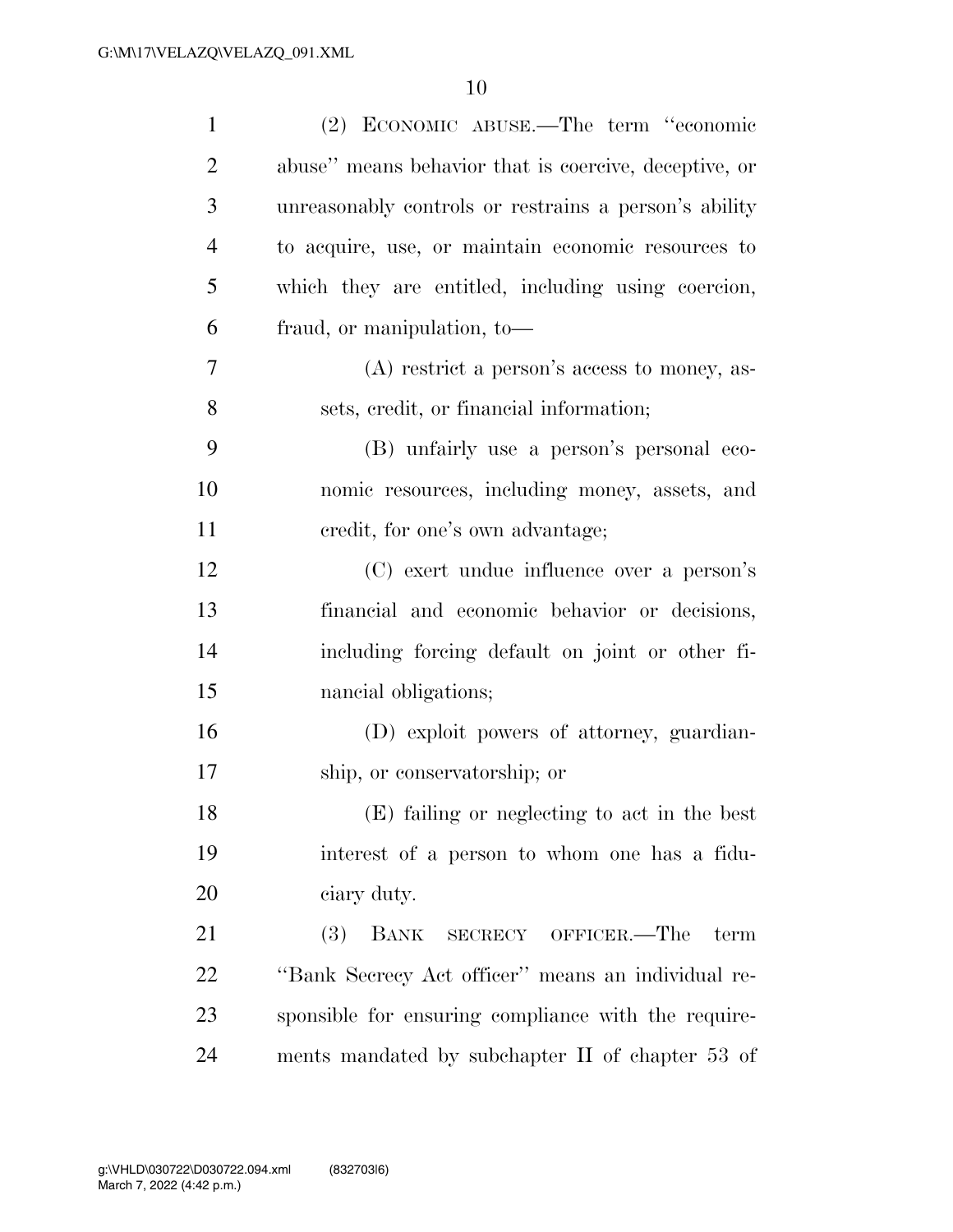| $\mathbf{1}$   | title 31, United States Code (commonly known as      |
|----------------|------------------------------------------------------|
| $\overline{2}$ | the "Bank Secrecy Act").                             |
| 3              | (4) BROKER-DEALER.—The term "broker-deal-            |
| $\overline{4}$ | er" means a broker and a dealer, as those terms are  |
| 5              | defined in section $3(a)$ of the Securities Exchange |
| 6              | Act of 1934 (15 U.S.C. 78 $e(a)$ ).                  |
| 7              | (5) COVERED AGENCY.—The term "covered                |
| 8              | agency" means—                                       |
| 9              | (A) a State financial regulatory agency, in-         |
| 10             | cluding a State securities or law enforcement        |
| 11             | authority and a State insurance regulator;           |
| 12             | (B) each of the Federal agencies rep-                |
| 13             | resented in the membership of the Financial In-      |
| 14             | stitutions Examination Council established           |
| 15             | under section 1004 of the Federal Financial In-      |
| 16             | stitutions Examination Council Act of 1978;          |
| 17             | (C) a securities association registered              |
| 18             | under section 15A of the Securities Exchange         |
| 19             | Act of 1934;                                         |
| 20             | (D) the Securities and Exchange Commis-              |
| 21             | sion;                                                |
| 22             | (E) a law enforcement agency, including              |
| 23             | the Financial Crimes Enforcement Network; or         |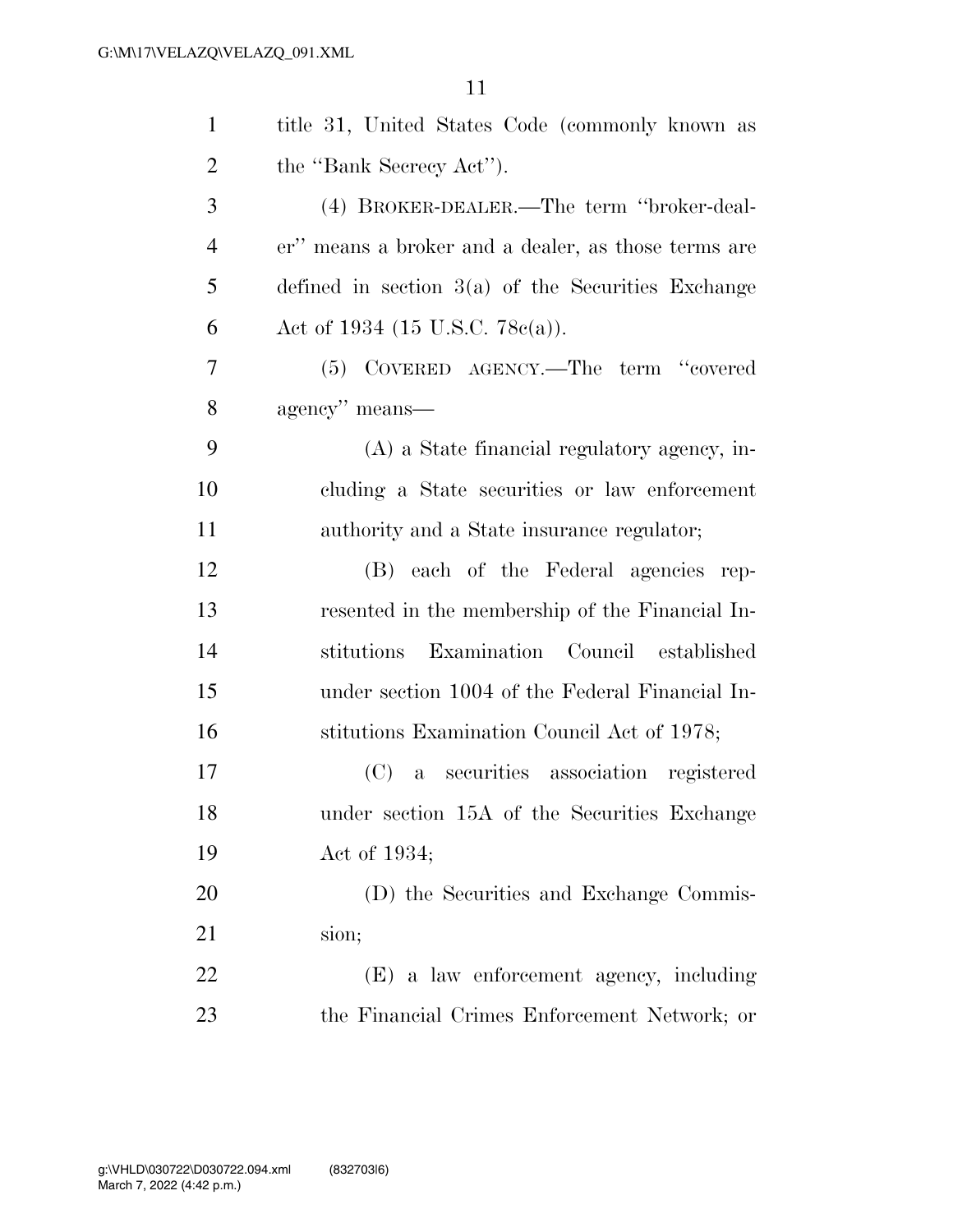| $\mathbf{1}$   | (F) a State or local agency responsible for       |
|----------------|---------------------------------------------------|
| $\overline{2}$ | administering domestic partner violence protec-   |
| 3              | tive service laws.                                |
| $\overline{4}$ | (6) COVERED FINANCIAL INSTITUTION.—The            |
| 5              | term "covered financial institution" means—       |
| 6              | $(A)$ a credit union;                             |
| 7              | (B) a depository institution;                     |
| 8              | (C) an investment adviser;                        |
| 9              | $(D)$ a broker-dealer;                            |
| 10             | (E) an insurance company;                         |
| 11             | (F) an insurance agency; and                      |
| 12             | $(G)$ a transfer agent.                           |
| 13             | (7) CREDIT UNION.—The term "credit union"         |
| 14             | has the meaning given to the term in section 2 of |
| 15             | the Dodd-Frank Wall Street Reform and Consumer    |
| 16             | Protection Act (12 U.S.C. 5301).                  |
| 17             | (8) DATING RELATIONSHIP.                          |
| 18             | (A) IN GENERAL.—The term "dating rela-            |
| 19             | tionship" means a person—                         |
| <b>20</b>      | (i) who is or has been in a social rela-          |
| 21             | tionship of a romantic or intimate nature         |
| 22             | with the survivor; and                            |
| 23             | (ii) where the existence of such a rela-          |
| 24             | tionship shall be determined based on a           |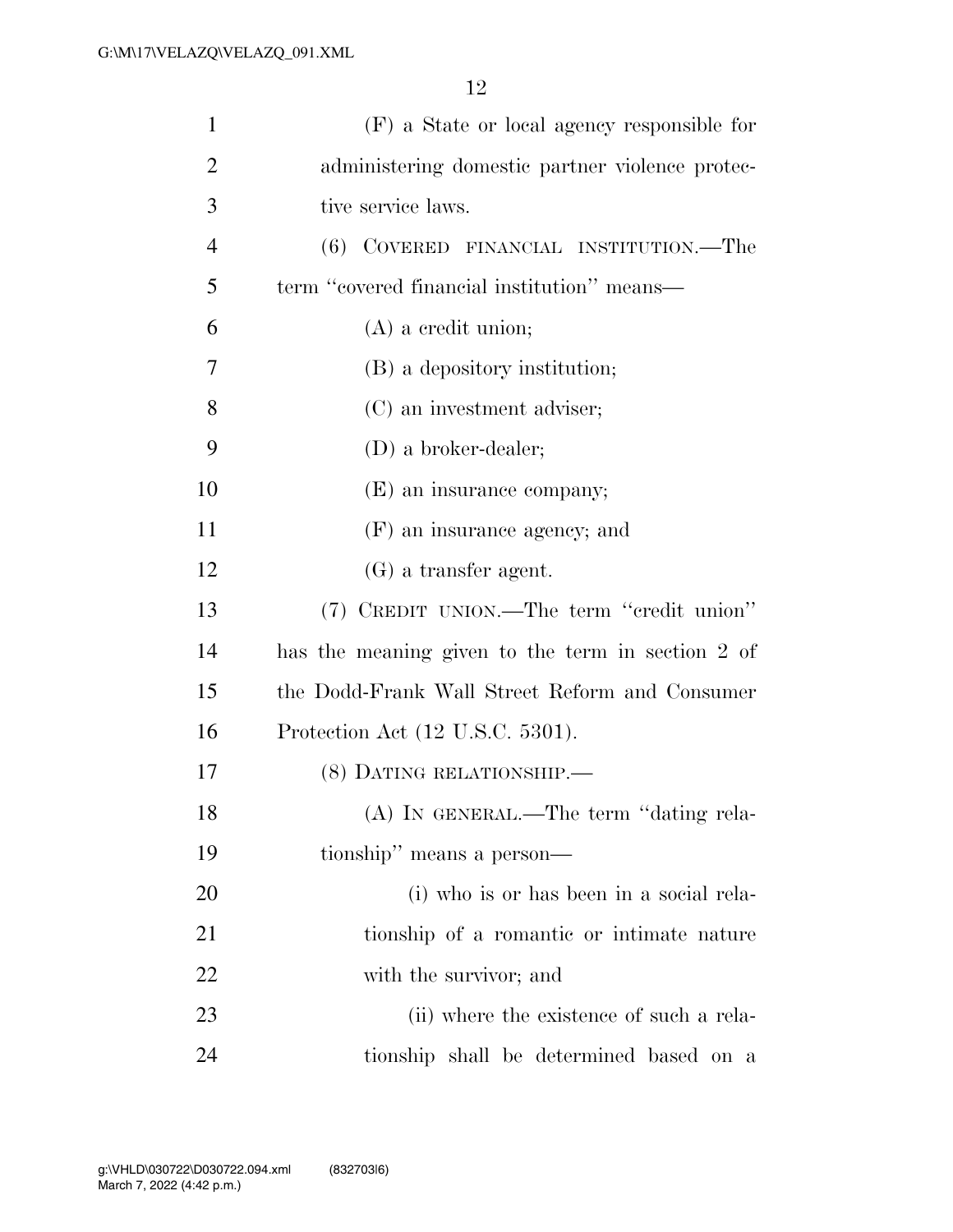| $\mathbf{1}$   | consideration of one or more of the fol-                |
|----------------|---------------------------------------------------------|
| $\overline{2}$ | lowing factors—                                         |
| 3              | (I) the length of the relationship;                     |
| $\overline{4}$ | (II) the type of relationship;                          |
| 5              | (III) the frequency of interaction                      |
| 6              | between the person involved in the re-                  |
| 7              | lationship; or                                          |
| 8              | (IV) the cultural context of the                        |
| 9              | relationship.                                           |
| 10             | (B) SEXUAL CONTACT.—Sexual contact is                   |
| 11             | not a necessary component of a dating relation-         |
| 12             | ship.                                                   |
| 13             | (9) DEPOSITORY INSTITUTION.—The term "de-               |
| 14             | pository institution" has the meaning given the term    |
| 15             | in section $3(c)$ of the Federal Deposit Insurance Act. |
| 16             | (10) INSURANCE AGENCY.—The term "insur-                 |
| 17             | ance agency" means any business entity that sells,      |
| 18             | solicits, or negotiates insurance coverage.             |
| 19             | (11) INSURANCE COMPANY.—The term "insur-                |
| 20             | ance company" has the meaning given the term in         |
| 21             | section $2(a)$ of the Investment Company Act of         |
| 22             | 1940.                                                   |
| 23             | (12) INSURANCE PRODUCER.—The term "in-                  |
| 24             | surance producer" means an individual who is re-        |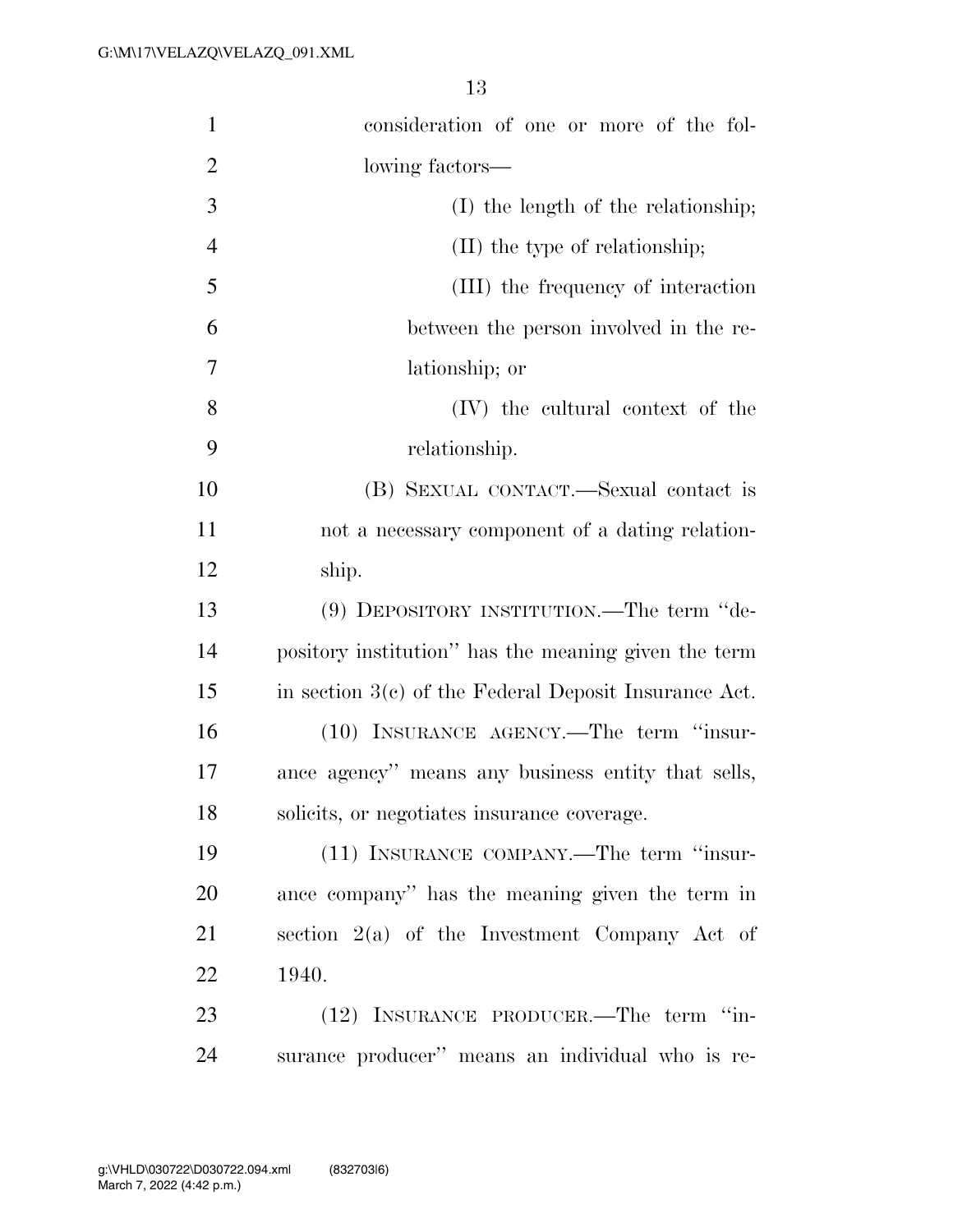| $\mathbf{1}$   | quired under State law to be licensed in order to      |
|----------------|--------------------------------------------------------|
| $\overline{2}$ | sell, solicit, or negotiate insurance coverage.        |
| 3              | (13) INVESTMENT ADVISOR.—The term "invest-             |
| $\overline{4}$ | ment adviser" has the meaning given the term in        |
| 5              | section $202(a)$ of the Investment Advisers Act of     |
| 6              | 1940.                                                  |
| 7              | INVESTMENT ADVISOR<br>(14)<br>REPRESENTA-              |
| 8              | TIVE.—The term "investment adviser representa-         |
| 9              | tive" means an individual who-                         |
| 10             | (A) is employed by, or associated with, an             |
| 11             | investment adviser; and                                |
| 12             | (B) does not perform solely clerical or min-           |
| 13             | isterial acts.                                         |
| 14             | $(15)$ REGISTERED REPRESENTATIVE.—The                  |
| 15             | term "registered representative" means an indi-        |
| 16             | vidual who represents a broker-dealer in effecting or  |
| 17             | attempting to effect a purchase or sale of securities. |
| 18             | (16) STATE.—The term "State" means each of             |
| 19             | the 50 States, the District of Columbia, Puerto Rico,  |
| 20             | and any territory or possession of the United States.  |
| 21             | <b>STATE</b><br>(17)<br>INSURANCE REGULATOR.-The       |
| 22             | term "State insurance regulator" has the meaning       |
| 23             | given the term in section 315 of the GrammLeach-       |
| 24             | Bliley Act.                                            |